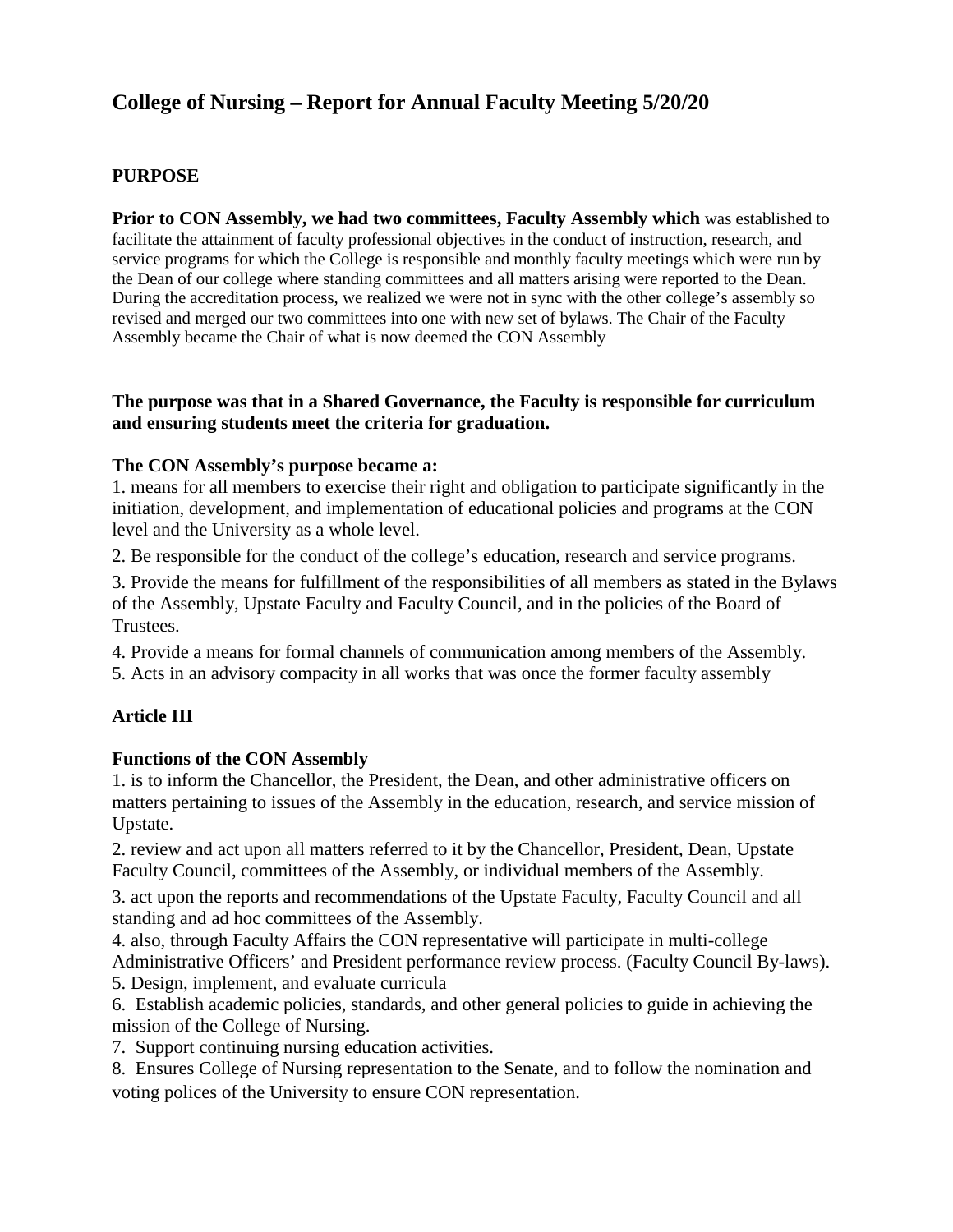## **Major roles in the CON, including the Councilors who represent the college to Council:**

Chair-Patty Powers Vice Chair-Carol Anne Kozik Secretary- Melissa Carr Faculty Council members - Carol Anne Kozik and Kathryn Holliday

## **Qualifications for CON-A:**

### **Organization of the CON Assembly**

1. The organizational structure of the College is designed to interface with campus wide governance while supporting our mission and the College's Strategic Plan. Our organizational structure is made up of both administrative and programmatic functional appointments to ensure ongoing direction and support for the academic enterprise, including faculty advancement, research, education and development. Duties and work of the college not delegated to the College of Nursing Assembly's By-Laws will remain as Department of Nursing responsibilities and be overseen by the Dean through faculty approved policies and procedures.

The CON Assembly meeting includes the Dean's report, committee chair reports (CON and University committees), and matters that pertain to old business and new business. The Dean and support staff will excuse her/himself at least ten minutes prior to the end of the meeting if requested by the Chair of the Assembly to address any faculty concerns. Minutes for this section of the meeting shall be the responsibility of the Vice-Chair.

- 2. **CON Assembly Committees**-Given the Faculty is responsible for the curriculum and ensuring students have met the criteria to graduate as well as participating in SUNY's shared governance framework, the following committees report to:
	- a. Nursing Department (report to Dean)
		- 1. Admissions and Enrollment
		- 2. Policy and Student Affairs
		- 3. Appointment, Promotion and Tenure
		- 4. Outcomes and Evaluation
	- b. CON Assembly (report to committee Chair)
		- 1. Curriculum Assessment
		- 2. Faculty Council
		- 3. University Committees-- in this meeting yearly elections for council and committees take place
- 3. The Dean and Chair will meet prior to and following the CON Assembly meeting to discuss matters arising and for follow up planning. In the absence of the Chair of the CON Assembly, the Vice Chair of the CON Assembly will be the assigned meeting representative.

### **Article IV**

**A. Membership for CON Assembly** 1. Members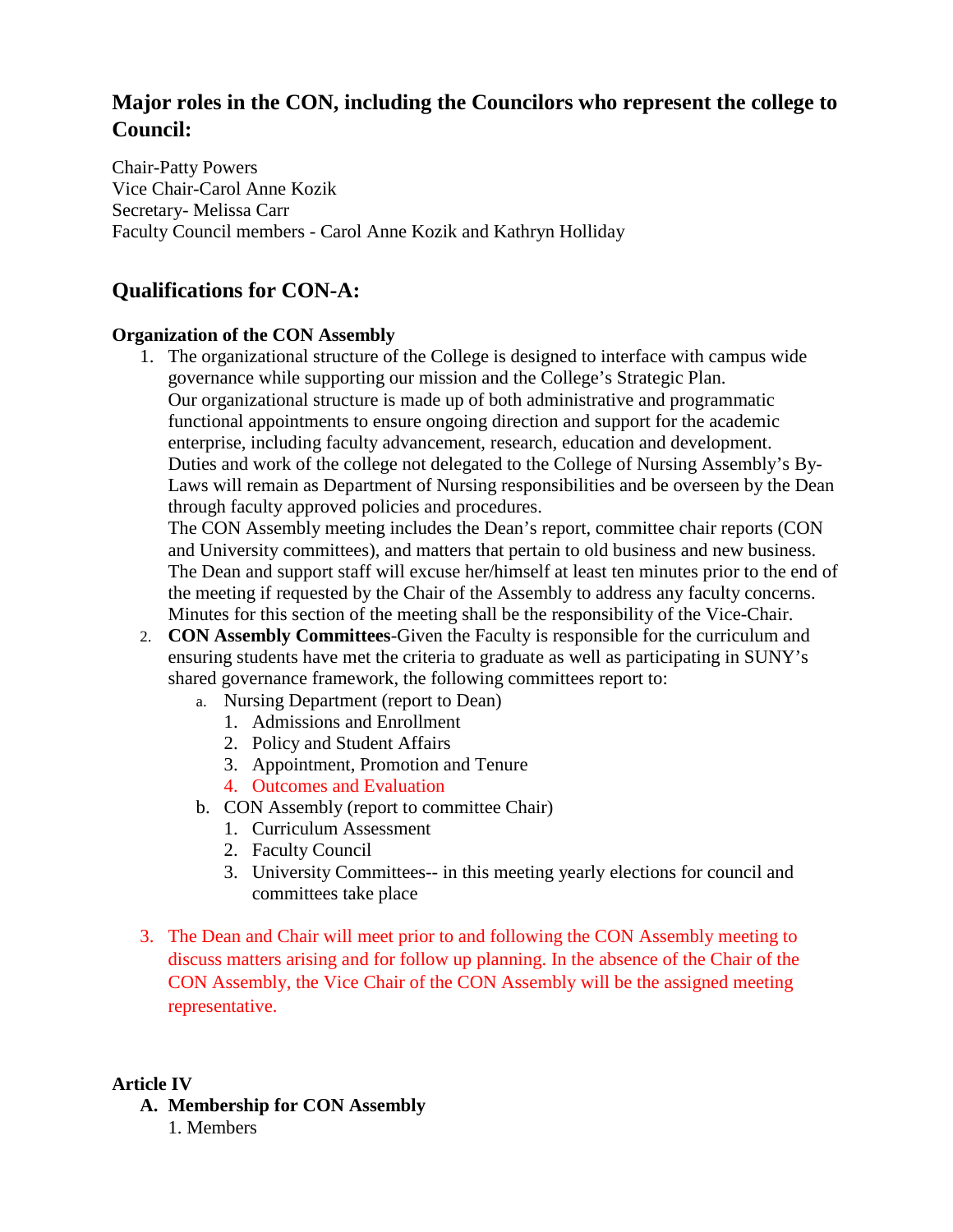a. Membership in the CON Assembly shall be extended to members of the academic staff and faculty of the college holding academic rank.

- b. Student representatives
- 2. Voting Members
	- a. Members of the academic CON Faculty, with rank.
	- b. Student representatives on committees
	- c. Support Staff- pertaining to Nursing Department committee votes
- 3. Non-Voting Members
	- a. Persons having adjunct/TA appointments
	- b. Voluntary faculty
	- c. Support Staff-For CON Assembly Work

 4. The Secretary of the Assembly in consultation with the Dean shall keep an official and up to date membership list of the Faculty indicating those members who are eligible to vote in the meetings of the Assembly.

### **A. Officers for CON Assembly:**

The officers of the CON Assembly shall be the Chairperson, Vice-Chairperson and Secretary (staff support member), nominated and elected by the faculty. The Chairperson and Vice-Chairperson will have voting privileges.

1. Qualifications: The Chairperson and Vice-Chairperson must be voting members and may not hold an administrative (management) staff position at the college level.

2. Term of office: The term of office two years.

3. No officer shall be eligible to serve more than two consecutive terms\* in the same office. A vacating officers' term will be completed by an appointed faculty member by the Assembly Chair.

a. The Chairperson shall:

i. be the presiding officer at all Assembly meetings.

b. The Vice-Chairpersons shall:

i. orients new faculty to faculty governance

ii. steps in for Chair as needed

c. The Secretary shall:

i. In consultation with Dean's Office keep an official and up-to-date membership list of the members

ii. keep and post minutes

ii. inform referring bodies of actions taken at Assembly meetings as directed by the Chair

iv. Ensure membership in and term limits are followed according to the university's/CON policies

### **Major accomplishments of CON-A over the past year:**

1. Have had 7 faculty leave over the past year; another faculty leaving in July 4 hires and interview for tenure track position is ongoing at present